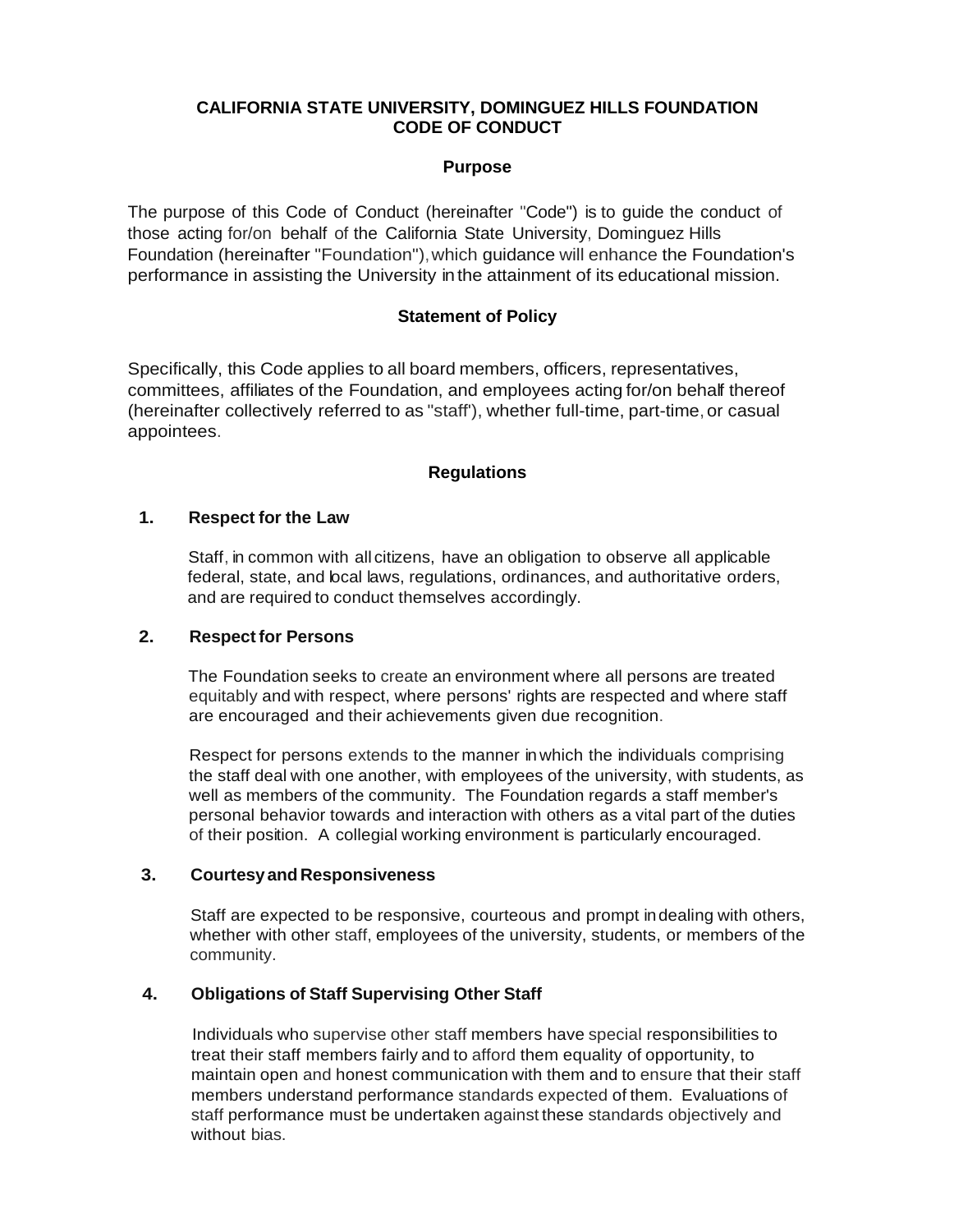# **5. Making Fair Decisions**

When making a decision, taking action of a discretionary nature or resolving a grievance, which may adversely affect a person's rights, liberties, interests or legitimate expectations, the principles of procedural fairness must be applied. Specifically, persons affected must have the opportunity to respond to allegations or assertions made and to have a decision made without bias. Decisions must be based on considerations relevant to the matter at hand. Decisions may be accepted more readily if reasons are given.

# **6. Staff Must Not Unfairly Discriminate**

Staff must treat other persons equitably, irrespective of gender, sexual orientation, race, disability, medical condition, cultural background, religion, marital status, age, or political conviction.

# **7. Harassment Unacceptable**

Staff must not engage in conduct, which amounts to or may be perceived as sexual, racial, or gender-based harassment. Staff must not behave towards other persons in a manner, which may reasonably be perceived as intimidating, overbearing or unreasonable.

# **8. Avoidance of Conflicts of Interest**

Staff must avoid conflicts between their private interests and their staff responsibilities. In this regard, staff must refrain from participating in making decisions affectingsaid individual's financial interests, as well as indecisions affectinganother personwithwhom saidstaff member hasa personalrelationship (i.e., spouse, relative, close personal relationship, etc.).

- A. Specific instances: A "transaction" is defined as a business arrangement whereby a party thereto provides property or services to the other in exchange for compensation. The above-referenced definition of the word "transaction" does not include gift agreements between a donor and the Foundation. With specific regard to financial interests, the following transactions are absolute conflicts of interest, and are hereby proscribed:
	- 1. A transaction between the Foundation and a member of any governing board or committee thereof;
	- 2. A transaction between the Foundation and a partnership or unincorporated association of which any member of the governing board or committee of the Foundation is a partner or of which he/she is the owner or holder, either directly or indirectly, of a proprietorship interest.
	- 3. A transaction between the Foundation and a corporation in which any member of a governing board or committee of the Foundation is the owner or holder, directly or indirectly, of 5% or more of the outstanding common stock.
	- 4. A transaction in which a member of the governing board or committee of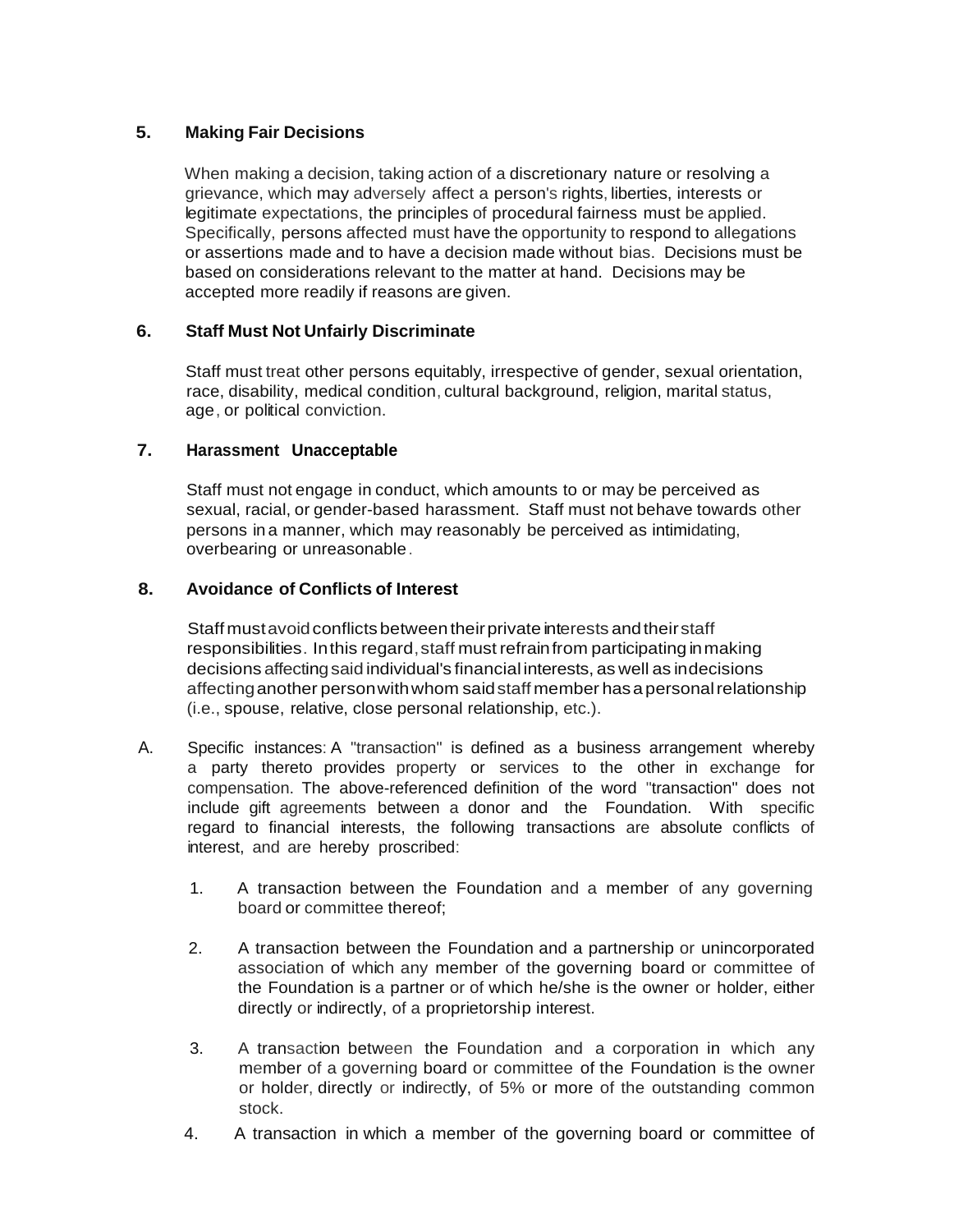the Foundation is financially interested other than as specified in subsections  $8(A)(1) - (3)$  above, and either: (i) the member fails to first disclose such interest to the governing board or committee at a public meeting of the board or committee, or (ii) the member influences, or attempts to influence another member or members of the board or committee into entering into the transaction.

- B. Staff who are members of the governing board or a committee, have an absolute duty to disclose actual or potential conflicts of interest and all material facts related thereto, to the governing board or committee, and shall disclose at least annually in writing any interests that could give rise to a potential conflict of interest. If said member is financially interested in a potential transaction other than as specified in section 8{A) above, said transaction may be allowed if all of the following occur, and the board or committee (without involvement of the interested member) vote to approve the transaction:
	- 1. The fact of such financial interest is disclosed to or known by the governing board or committee, and noted in the minutes thereof. Once the actual or potential conflict is disclosed or known, the financially interested person will be allowed to make a presentation to the board or committee, after which he or she shall leave the board room for discussion and prior to any voting thereon.
	- 2. If necessary, appointment of a person or committee to investigate the situation prior to any voting thereon, and to investigate alternatives to the proposed transaction or arrangement.
	- 3. Consideration of the findings of the above-referenced investigative effort and determination of the board as to whether the transaction is just and reasonable and whether it could obtain a more advantageous transaction or arrangement with an entity for which there is no actual or potential conflict of interest. If it cannot obtain a more advantageous transaction or arrangement, the board may, in its discretion, vote to approve the proposed transaction or arrangement.

# **9. Receipt of Gifts**

Staff must not ask for or encourage the giving of any form of gift or benefit in connection with the performance of their duties. Receipt of gifts can be perceived as an inducement to act in a particular way, thus creating a real or apparent conflict of interest. However, a staff member may, of course, give or accept an occasional gift of nominal value, which is offered in accordance with social or cultural practice.

# **10. External Activities and Public Comment**

Staff are free to engage in party-political, professional, interest group and charitable activity, provided that participation does not give rise to a conflict of interest or impede the performance of a staff member's duties. Where a staff member comments publicly in connection with party political or interest group activities, it must be made clear that such comment is made on behalf of the political party or association which they represent, and not in their capacity as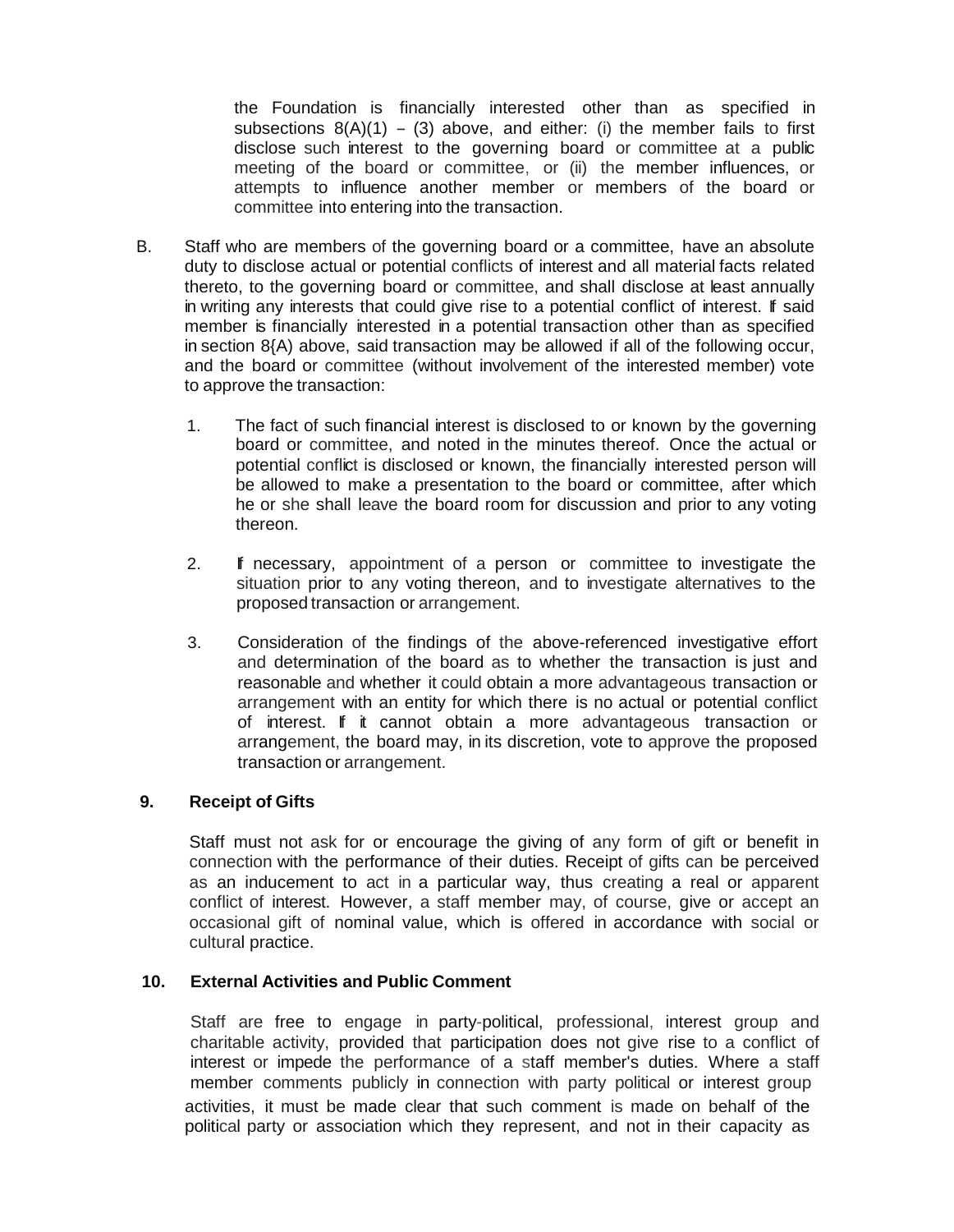members of staff of the Foundation.

Public comment by staff in their capacity as private citizens is certainly permitted. In making private comment (including electronic means such as electronic mail), every effort must be made to ensure that the opinions expressed are not represented as an official view of the Foundation.

#### **11. Diligence**

- A. The Foundation aims to achieve the highest standards in the conduct of its business, which ultimately serves to advance the educational interests of the University. All staff contribute to the achievement of this aim when they carry out their duties honestly and to the best of their ability. In this regard, staff is expected to carry out their duties in a professional, responsible, impartial and conscientious manner, and to be accountable for their official conduct and decisions.
- B. Staff members should endeavor to maintain and enhance their skills and expertise and keep up to date the knowledge associated with their particular field or area of work. High standards of performance are expected. Staff must not allow outside work to interfere with the performance of their Foundation duties.
- C. Staff must exercise due care in undertaking their activities, particularly where others will rely on advice or information offered. Staff have a duty to take reasonable care to avoid causing harm (including physical harm) to anyone. Thus, staff must actively promote safe working practices and environments for everyone using Foundation facilities. In this connection, staff must ensure that the personal use of alcohol or other drugs does not affect work performance or the safety and well-being of others.
- D. Fraud, corrupt conduct or malfeasance is contrary to law and is to the detriment of the Foundation, as well as ultimately to the University. Staff are therefore required to report genuinely-suspected or known fraud or corrupt conduct in accordance with section 13 hereof.
- E. Appropriate measures to ensure proper internal control with respect to Foundation assets must be observed at all times. Staff members must not be assigned job duties or allowed to engage in conduct that may compromise the maintenance of proper internal control.

# **12. Economy and Efficiency**

Staff has a responsibility to ensure that the Foundation's resources are managed effectively. In this regard, material, financial and computerized resources should only be used for Foundation purposes. Though staff members may occasionally need to use Foundation resources for personal reasons, such as personal telephone calls, such usage must be kept to a minimum, and must not result in additional expense to the Foundation. Additionally, equipment, materials and facilities must be treated with appropriate care and secured against theft and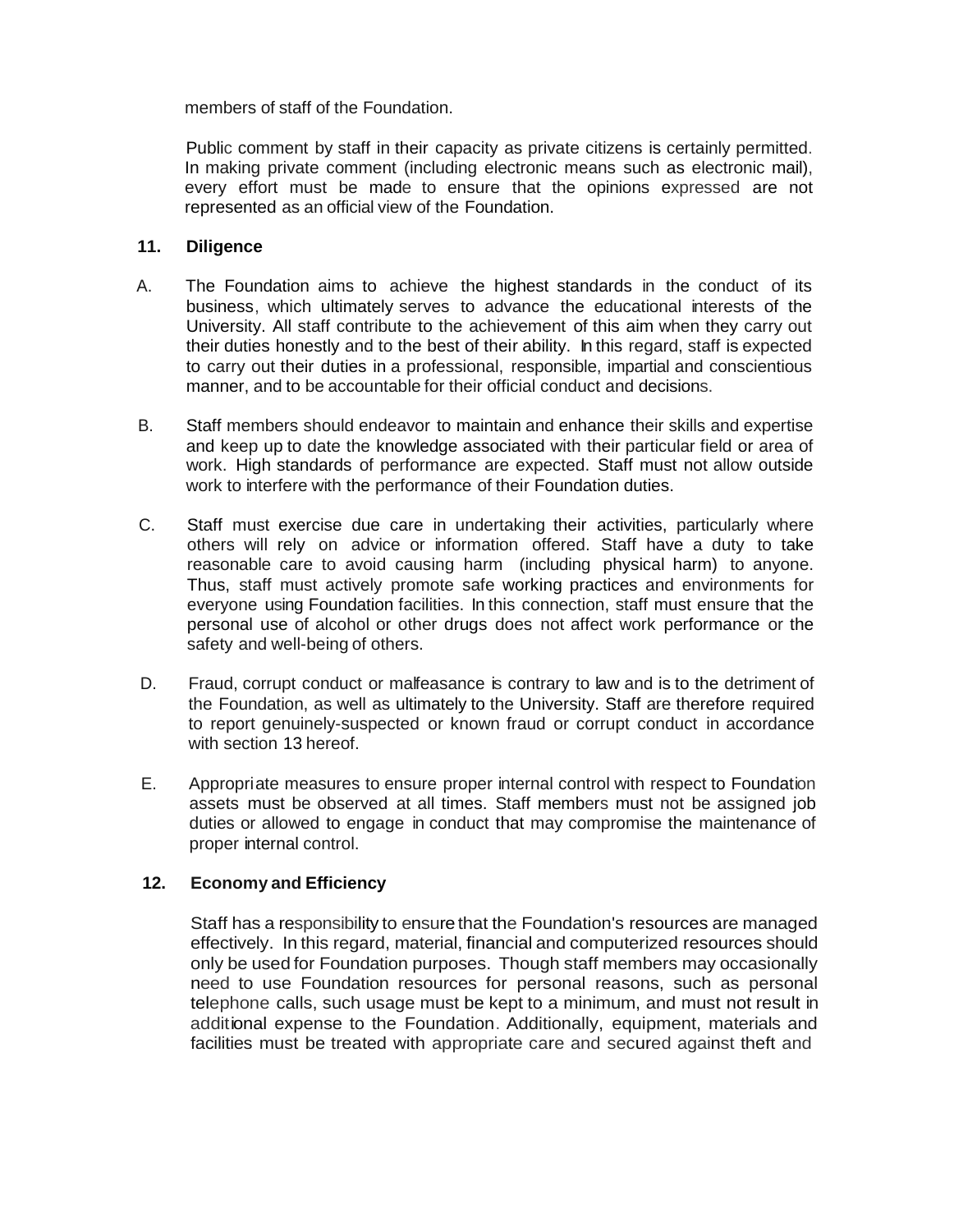misuse in order to ensure that the maximum level of resources are available to discharge the Foundation's functions.

# **13. Violations of the Code**

- A. Subject to sections (B) and (C) below, actual or suspected violations of this Code by any Foundation staff member<sup>1</sup> shall be reported to the Director of Business and Finance and Chief Financial Officer of the Foundation, or to the Foundation Human Resources Manager. If the report is made to the Human Resources Manager, he/she shall promptly inform the Director of Business and Finance and Chief Financial Officer of the report. The Director of Business and Finance and Chief Financial Officer and/or the Human Resources Manager shall then, in his or her discretion, conduct a reasonable investigation of the facts.of the alleged or suspected violation(s), or appoint other competent staff who is not alleged to be involved in the violation, to conduct the same. Findings of all investigations not conducted by the Director of Business and Finance and Chief Financial Officer shall be reported to the Director of Business and Finance and Chief Financial Officer for consideration thereof and resolution of the matter. The Director of Business and Finance and Chief Financial Officer shall have the authority to either dismiss a staff member found to have violated this Code, or discipline said staff member in a manner, which the Director of Business and Finance and Chief Financial Officer, in his or her discretion, deems appropriate. If the staff member alleged to have violated this Code is the Director of Business and Finance and Chief Financial Officer, the allegation of the violation shall be made either to the University Vice President for Administration and Finance, or to the Human Resources Manager, who shall promptly report the allegation to the Vice President for Administration and Finance. Investigation and resolution of such matter shall be made in accordance with the process specified in section (B) below. No staff member who is alleged to be involved in the violation shall take part in the investigation or resolution of such alleged violation.
- B. Notwithstanding the foregoing, actual or suspected violations of this Code by a member of the Board of Directors or any committee or sub-committee thereof shall be reported to the Chair of the Board of Directors, who shall undertake an investigation of the allegation. Thereafter, the Chair shall either dismiss the matter or make recommendations to the Board of Directors for resolution of the allegation.
- *C.* Reports of, investigations of, and resolutions of allegations of fiscal misconduct shall be administered exclusively in accordance with the *University Procedures for Investigating*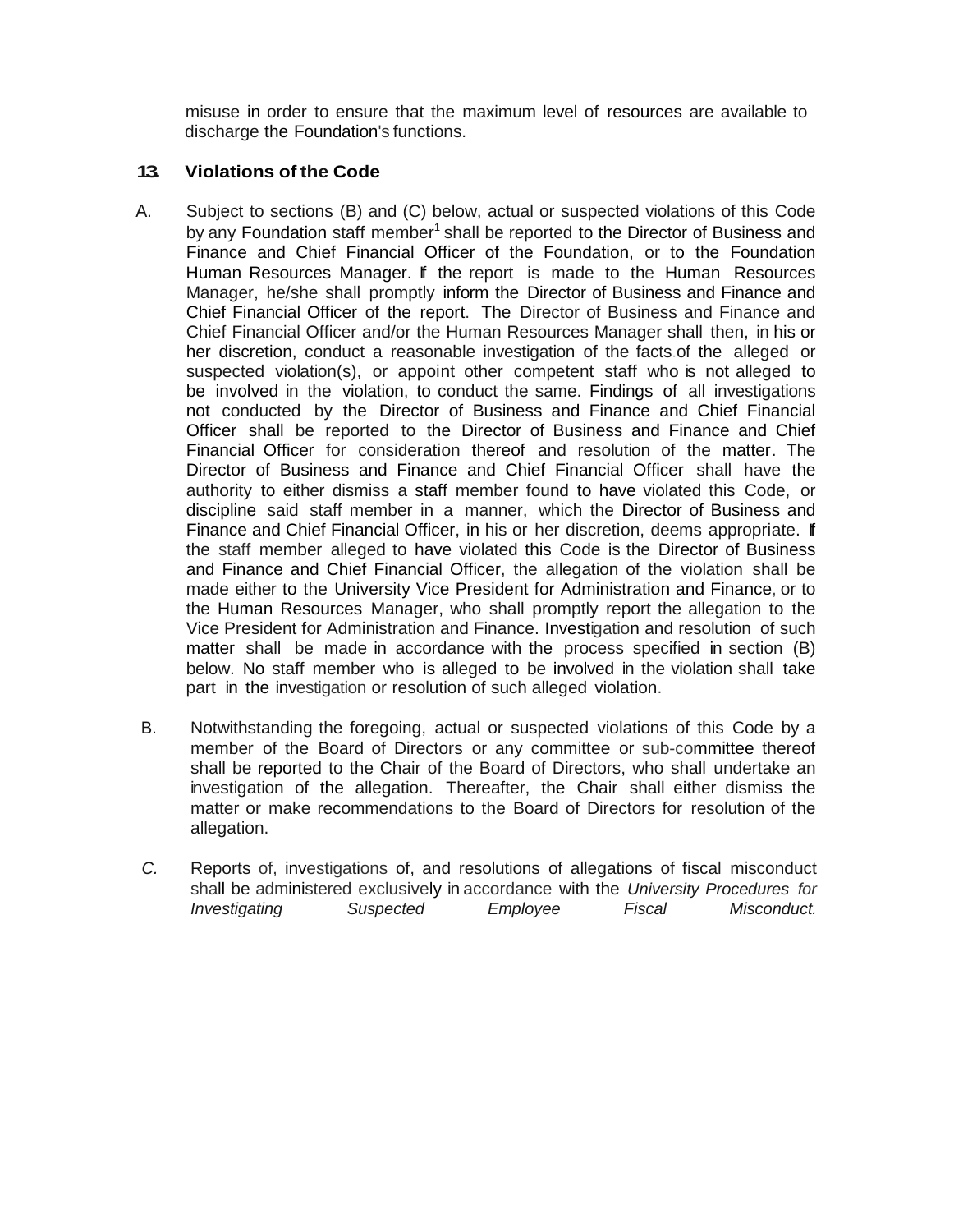# **14. Whistleblower Policy**

- A. Staff may report any violation of the Code in accordance with section 13 hereof. The Foundation encourages all Staff to so report all occurrences that in good faith are reasonably believed to be violations of this Code. Any Staff making such a report shall be deemed to be a "Whistleblower". It is the intent of this provision that Staff making such good faith reports (pursuant to section 13 hereof) of suspected fiscal misconduct, violations of law, or other violations of this Code shall be made to feel safe from retaliation, and shall be protected from retaliatory action as follows:
	- 1. The Foundation will use its best efforts to conduct a thorough investigation of actual or suspected violations of the Code that are reported by Whistleblowers. In this regard, the Foundation will attempt to keep its discussions and actions confidential to the greatest extent possible. In the course of its investigation, the Foundation may find it necessary to share information with others on a "need to know" basis. In all such circumstances , however, the Foundation will use its best efforts to protect a Whistleblower against retaliation.
	- 2. In recognition of the Foundation's intention to protect Whistleblowers from retaliation, it is the policy of the Foundation that Staff shall not intimidate, threaten, coerce, or attempt to intimidate, threaten, or coerce a Whistleblower (including but not limited to, threats of physical harm, loss of iob. punitive work assignments, or impact on salary or wages) in retaliation for a Whistleblower reporting the actual or suspected violation. Specifically, neither the Foundation, nor any person acting on behalf of the Foundation shall retaliate against an employee for:
		- A. disclosing information, or because it is believed that the employee disclosed or may disclose information, to a government or law enforcement agency, to a person with authority over the employee or another employee who has the authority to investigate, discover, or correct the violation or noncompliance, or for providing information to, or testifying before, any public body conducting an investigation, hearing, or inquiry, if the employee has reasonable cause to believe that the information discloses a violation of state or federal statute, or a violation of or noncompliance with a local, state, or federal rule or regulation, regardless of whether disclosing the information is part of the employee's job duties;
		- B. refusing to participate in an activity that would result in a violation of state or federal statute, or a violation of or noncompliance with a local, state, or federal rule or regulation;or
		- C. having exercised his or her rights under sections (A) or (B) above in any former employment.